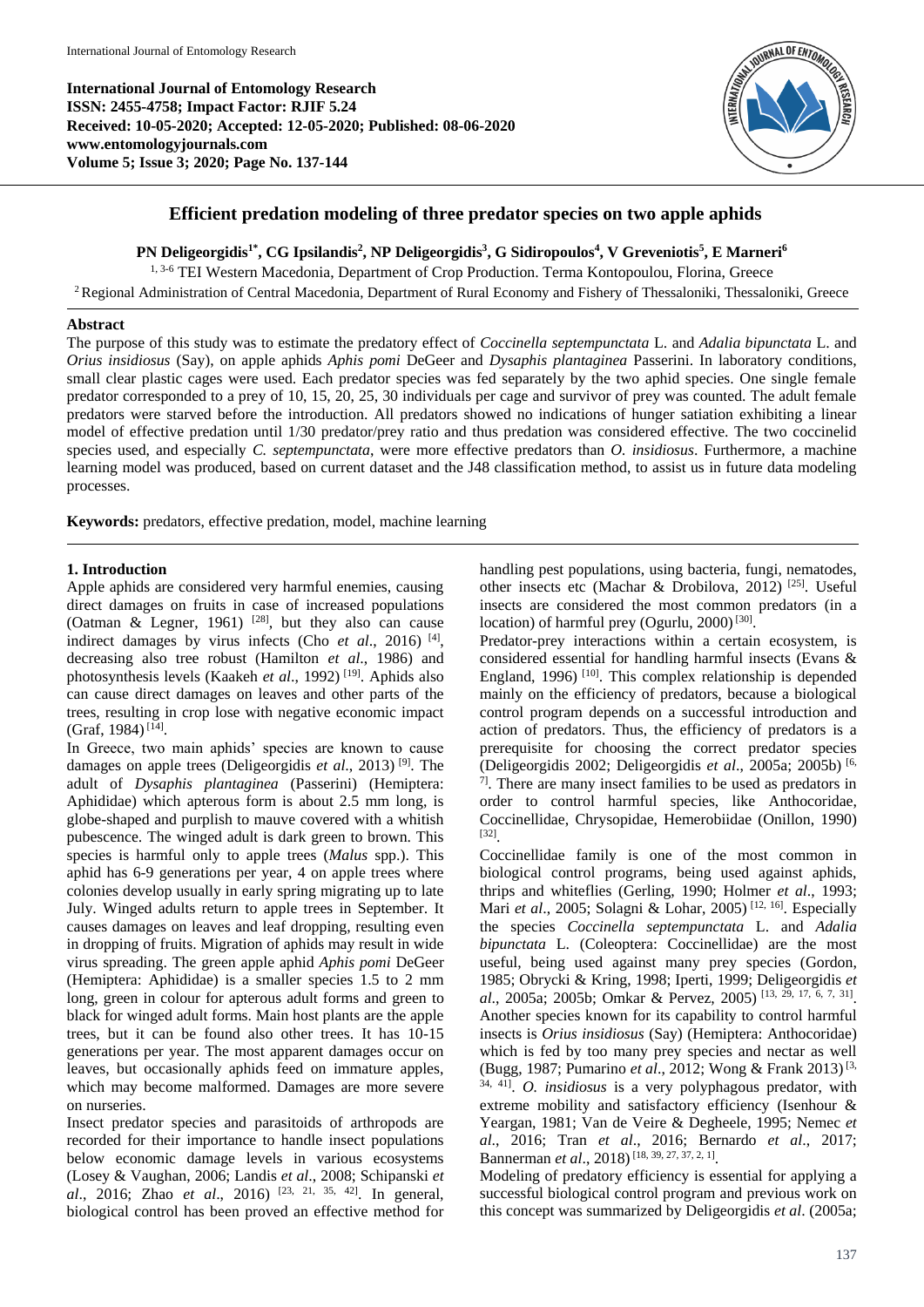2005b; 2011; 2013)  $[6-9]$ . These references were based mainly on predator/prey interactions and predator/prey ratio. Μachine learning was used to help companies to find and achieve their main financial targets (Witten & Frank 2005)  $[40]$ . Artificial Intelligence and, more specifically, machine learning have been used in workforce analytics, or by using unsupervised latent models for estimating a matching score between employees and activities (Luo *et al.*, 2019)<sup>[24]</sup>. Predictions based on machine learning and modeling may be implemented in biological procedures to assist researchers in future biological models by setting the limits of their models (Kalamatianos et al., 2018)<sup>[20]</sup>.

The purpose of this experimental study was to estimate the predatory effect of *C. septempunctata*, *A. bipunctata* and *O. insidiosus*, on apple aphids *A. pomi* and *D. plantaginea*, based on previous work of modeling of predator behaviour. Furthermore, a machine learning model was produced to support us in future data processes. This research work introduces the combination of classical approach of biological modeling and newer techniques based on machine learning procedures.

### **2. Materials and Methods**

In order to estimate the predatory effect of the three predator species: *Coccinella septempunctata* L., *Adalia bipunctata* L. (Coleoptera: Coccinellidae) and *Orius insidiosus* (Say) (Hemiptera: Anthocoridae), on two apple tree (*Malus domestica* Borkh) aphids which were used as a prey, *Aphis pomi* DeGeer and *Dysaphis plantaginea* Passerini (Hemiptera: Aphididae). In laboratory conditions, small clear plastic cages (12x12x6 cm) were used. The upper open side was covered by muslin cloth (0.06 mm) as described by Deligeorgidis *et al.* (2011; 2013)<sup>[8, 9]</sup>.

Each predator species was fed separately by the two aphid species in the cages in order to avoid interactions (Deligeorgidis et al., 2013)<sup>[9]</sup>. Aphids in the cages were kept on apple tree leaves (cultivar Red Chief). All cages were held in fully controlled environment at a temperature of 26  $\pm$  3°C, 66  $\pm$  2% relative humidity (RH) and 16h light: 8h dark photoperiod with intensity of light 9000 Lux. One single female predator was introduced into each cage and corresponded to a prey number of 10, 15, 20, 25, 30 aphid individuals per cage**.** survivor of prey was observed each day. Eight replications were used for each treatment (predator/prey ratio) for all predators and aphids species in an experimental scheme: 3 predators x 2 aphids x 5 predator/prey ratio x 8 replications, and also 10 control cages in absence of predators were also used for each of the two prey species with 10, 15, 20, 25 or 30 aphids per cage, where no mortality was observed for the test period (Deligeorgidis *et al*. (2011; 2013) [8, 9] . The adult female predators used, were starved for 24h before the introduction into the cages. Experimental application and model implementation were based on Deligeorgidis *et al*. (2005a; 2005b; 2011)<sup>[6, 7, 8]</sup> findings. Means, standard deviations and mean errors were computed from original data (Deligeorgidis *et al.* (2005a; 2005b; 2011)<sup>[6, 7, 8]. Mean</sup> predatory effect and aphid escapes (as the difference between total prey number and aphids consumed by the predator) were also calculated and a correlation model was applied (adapted from Deligeorgidis *et al*., 2005a; 2005b) [6, 7] .

Artificial intelligence model was based on machine learning open software WEKA 3.8.4 (University of Waikato). Classification was based on J48 tree classifier algorithm and

four classes were determined by users (FULL for high efficiency of predators, SAT for satisfactory efficiency,

GOOD for limited efficiency and, NO for very low efficiency, as determined in previous research work of Deligeorgidis *et al.* 2005a; 2005b; 2011)<sup>[6, 7, 8]. C4.5 (or J48)</sup> is an algorithm used to generate a decision tree developed by Ross Quinlan (Panigrahi & Borah, 2018). C4.5 is an extension of Quinlan's earlier ID3 algorithm. The decision trees generated by C4.5 can be used for classification, and for this reason, C4.5 is often referred to as a statistical classifier. Main classes were distinguished by the WEKA software and the visual relations between main attributes (predator and prey species at different aphid populations) were also calculated. First-time classification is used to train the basic algorithm how to handle future data and how to create new classes within the limits set. Algorithm reevaluated original model on a projection to 1/40 predator/prey proportion for *A. bipunctata* on *A. pomi*. New data for evaluation was retrieved from a special cage at 1/40 predator/prey proportions. In any case original data were used and the parameters used were the default selection.

### **3. Results**

Killed prey (*A. pomi* και *D. Plantaginea*) by the three predators *C. septempunctata*, *A. bipunctata* and *O. insidiosus*, are presented in three respective three tables (1, 2 and 3). In general, all predators consumed greater numbers of *A. pomi* than *D. plantaginea* as shown in the general means, which are 16.35, 15.75 and 13.475 for *A. pomi* and the three predators respectively, and 15.375, 14.975 and 11.50 for *D. plantaginea* and the three predators respectively. More detailed, in case of predator/prey ratio 1/10, all the aphids were consumed except in case of the predator *O. insidiosus*, where some aphids escaped.

The upper limit of consumption (effective predation) was determined for the most effective predator, *C. septempunctata*, where 182 in total aphid individuals were consumed for all replications and the mean was 22.75 at 1/30 predator/prey ratio. General means were found at 16.35 and 15.375 for the two aphid species consumed by *C. septempunctata*.

Also, three figures (1, 2 and 3) present the predation model of the three predators, where it is clearly shown a linear model with high correlation coefficients (over 0.97 and in some cases almost 1, statistically significant at 0.01 level). Escapes to consumed individuals showed a crossing point only in the case of *O. insidiosus*.

Figure 4 presents classification of data instances for all ratio and predators/prey, in J48 tree classifier algorithm. The precision of machine learning process reached 80% (number of correctly classified instances %), especially for highly efficient cases (FULL, SAT, GOOD) based on F-metrics. Figure 5 presents visualization of data between predator/prey proportions (1/10, 1/15, 1/20, 1/25, 1/30) and efficiency of predation distribution, while Figure 6 presents the relation of efficiency of predation between the two kind of aphids *Aphis pomi* and *Dysaphis plantaginea*  (distribution of all cases). Figure 7, presents the main model for *Aphis pomi*, with a limit of 16.375 individuals that may be consumed by the probable predators (tested in this research). Figure 8, presents possible predation curve after re-evaluation of original model on a projection to 1/40 predator/prey proportion for *Adalia bipunctata* on *Aphis pomi*. It is possible that after  $1/25$  to  $1/30$  linear curve is distorted in a second-degree model.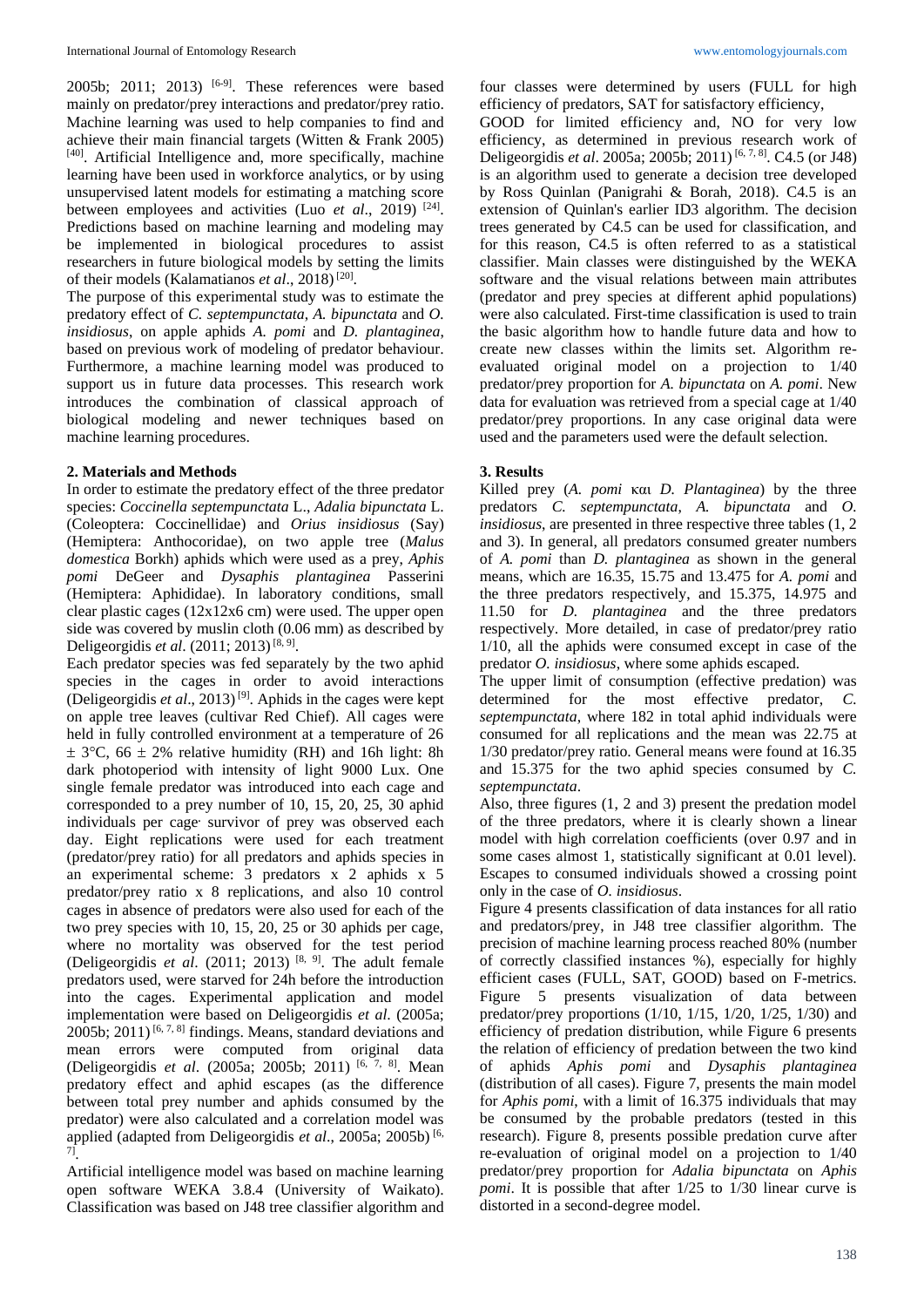|                                                                                                                                          | No of Aphis pomi consumed |                 |                      |                 |    |                 |                                  |                 |            |                  |                     | No of Dysaphis plantaginea consumed |                 |                 |                 |                 |                 |            |      |                   |
|------------------------------------------------------------------------------------------------------------------------------------------|---------------------------|-----------------|----------------------|-----------------|----|-----------------|----------------------------------|-----------------|------------|------------------|---------------------|-------------------------------------|-----------------|-----------------|-----------------|-----------------|-----------------|------------|------|-------------------|
| Predator/prev ratio                                                                                                                      | <b>Replications</b>       |                 |                      |                 |    |                 |                                  |                 | <b>Sum</b> | Mean             | <b>Replications</b> |                                     |                 |                 |                 |                 |                 | <b>Sum</b> | Mean |                   |
|                                                                                                                                          |                           |                 |                      | 4               | 5  | 6               | 7                                | 8               |            |                  |                     |                                     |                 |                 |                 | 6               | 7 <sup>1</sup>  | -8         |      |                   |
| 1/10                                                                                                                                     |                           |                 | 10 10 10 10 10 10 10 |                 |    |                 |                                  | 10 10           | 80         | $10+0$           | 10 <sup>1</sup>     | 10 <sup>1</sup>                     | 10 <sup>1</sup> | 10 10           |                 | 10 <sup>1</sup> |                 | 10 10      | 80   | $10+0$            |
| 1/15                                                                                                                                     |                           | 13 <sup>1</sup> | 14 <sup>1</sup>      | 14              | 14 | 14              | 13 <sup>1</sup>                  | 13 <sub>1</sub> | 108        | $13.5 \pm 0.35$  | 10                  |                                     |                 | 12 <sub>1</sub> | 12.             | 13              | 12 <sub>1</sub> | 13         | 97   | $12.125 \pm 0.18$ |
| 1/20                                                                                                                                     |                           | 16 I            | 16                   | 17 <sub>1</sub> |    | 16 <sup>1</sup> | 17                               | 16 <sub>1</sub> | 130        | $16.25 \pm 0.25$ | 16                  | 14                                  | 15              | 15 <sup>1</sup> | 14              | 14              | 15 <sup>1</sup> |            | 118  | $14.75 \pm 0.25$  |
| 1/25                                                                                                                                     |                           |                 | 18 19 20 20          |                 |    |                 | 18 19 20                         | 20 <sub>1</sub> | 154        | $19.25 \pm 0.23$ | 18                  |                                     | 18 I            | 19 <sup>1</sup> | 18 <sup>1</sup> | 19              | 18              | 18         | 145  | $18.125 \pm 0.32$ |
| 1/30                                                                                                                                     |                           |                 |                      |                 |    |                 | 22   23   24   22   23   22   24 |                 | 182        | $22.75 \pm 0.29$ | $22^{\circ}$        | 23                                  | 21              | 22 22           |                 | 21              | 123             |            | 175  | $21.875 \pm 0.41$ |
| <b>General mean</b>                                                                                                                      | 16.35<br>15.37            |                 |                      |                 |    |                 |                                  |                 |            |                  |                     |                                     |                 |                 |                 |                 |                 |            |      |                   |
| All means at each column are statistically significant, compared at level 0.05, comparisons between all General means showed significant |                           |                 |                      |                 |    |                 |                                  |                 |            |                  |                     |                                     |                 |                 |                 |                 |                 |            |      |                   |
|                                                                                                                                          | differences at level 0.05 |                 |                      |                 |    |                 |                                  |                 |            |                  |                     |                                     |                 |                 |                 |                 |                 |            |      |                   |

### **Table 1:** Predatory effect of female adult *Coccinella septempunctata*, on female adults of *Aphis pomi* and *Dysaphis plantaginea*, under controlled conditions.

| Table 2: Predatory effect of female adult Adalia bipunctata, on female adults of Aphis pomi and Dysaphis plantaginea, under |
|-----------------------------------------------------------------------------------------------------------------------------|
| controlled conditions.                                                                                                      |

|                                                                                                                                          | No of Aphis pomi consumed |  |                                  |  |  |                 |                 |                 |            |                   | No of Dysaphis plantaginea consumed |                 |                         |    |                 |                 |           |                 |             |                   |
|------------------------------------------------------------------------------------------------------------------------------------------|---------------------------|--|----------------------------------|--|--|-----------------|-----------------|-----------------|------------|-------------------|-------------------------------------|-----------------|-------------------------|----|-----------------|-----------------|-----------|-----------------|-------------|-------------------|
| Predator/prev ratio                                                                                                                      | <b>Replications</b>       |  |                                  |  |  |                 |                 |                 | <b>Sum</b> | Mean              | <b>Replications</b>                 |                 |                         |    |                 |                 |           | Sum             | <b>Mean</b> |                   |
|                                                                                                                                          |                           |  |                                  |  |  | 6               | $7^{\circ}$     | 8               |            |                   |                                     | $\mathbf{2}$    |                         |    | 5               | <sup>0</sup>    | 7         | 8               |             |                   |
| 1/10                                                                                                                                     | 10                        |  | 10 10 10 10 10 10 10             |  |  |                 |                 | 10 <sup>1</sup> | 80         | $10+0$            |                                     |                 | 10 10 10 10             |    |                 |                 | 10 10 10  | 10 <sub>1</sub> | 80          | $10\pm 0$         |
| 1/15                                                                                                                                     |                           |  | $13$ 13 12                       |  |  | 13 <sup>1</sup> | 12              | 13              | 101        | $12.625 \pm 0.18$ |                                     | 13 <sup>1</sup> | 12                      | 12 | 12 <sub>1</sub> | 13 <sup>1</sup> | 12        |                 | 98          | $12.25 \pm 0.18$  |
| 1/20                                                                                                                                     | 15                        |  | 16 15 15 16 17                   |  |  |                 | 16 <sup>1</sup> | 16              | 126        | $15.75 \pm 0.25$  | 15 <sup>1</sup>                     | 15              | 14 <sub>1</sub>         | 14 | 14 <sup>1</sup> | 14              | 15        | 16              | 117         | $14.625 \pm 0.25$ |
| 1/25                                                                                                                                     | 18                        |  | 18 20 18 18 19 18 20             |  |  |                 |                 |                 | 149        | $18.625 \pm 0.32$ |                                     | 16 <sup>1</sup> | 17                      | 18 |                 | 18 16           | <b>18</b> | 18              | 138         | $17.25 \pm 0.31$  |
| 1/30                                                                                                                                     | 23                        |  | 22    22    20    20    22    22 |  |  |                 |                 | 23              | 174        | $21.75 \pm 0.41$  |                                     |                 | 22 22 20 20 22 20 20 20 |    |                 |                 |           |                 | 166         | $20.75 \pm 0.37$  |
| General mean                                                                                                                             |                           |  |                                  |  |  |                 |                 |                 |            | 15.75             |                                     |                 |                         |    |                 |                 |           |                 |             | 14.975            |
| All means at each column are statistically significant, compared at level 0.05, comparisons between all General means showed significant |                           |  |                                  |  |  |                 |                 |                 |            |                   |                                     |                 |                         |    |                 |                 |           |                 |             |                   |
| differences at level 0.05                                                                                                                |                           |  |                                  |  |  |                 |                 |                 |            |                   |                                     |                 |                         |    |                 |                 |           |                 |             |                   |

**Table 3:** Predatory effect of female adult *Orius insidiosus*, on female adults of *Aphis pomi* and *Dysaphis plantaginea*, under controlled conditions.

|                                                                                                                                          |                 | No of Aphis pomi consumed |                             |                     |                 |                 |                 |                 |            |                   | No of Dysaphis plantaginea consumed |              |                 |    |                 |                 |                 |      |     |                   |
|------------------------------------------------------------------------------------------------------------------------------------------|-----------------|---------------------------|-----------------------------|---------------------|-----------------|-----------------|-----------------|-----------------|------------|-------------------|-------------------------------------|--------------|-----------------|----|-----------------|-----------------|-----------------|------|-----|-------------------|
| Predator/prev ratio                                                                                                                      |                 |                           |                             | <b>Replications</b> |                 |                 |                 |                 | <b>Sum</b> | <b>Mean</b>       | <b>Replications</b>                 |              |                 |    |                 |                 | <b>Sum</b>      | Mean |     |                   |
|                                                                                                                                          |                 |                           |                             |                     | 5               | 6               | 7               | 8               |            |                   |                                     | $\mathbf{2}$ |                 | 4  | 5               | Ð               | $\overline{7}$  | -8   |     |                   |
| 1/10                                                                                                                                     |                 |                           | $\vert$ 10                  | Q.                  | 9               | 10              | $\mathbf Q$     | 10              | 75         | $9.375 \pm 0.18$  |                                     | 10 10        | 9               | Q  | $\mathbf Q$     |                 | 8               |      | 73  | $9.125 \pm 0.22$  |
| 1/15                                                                                                                                     |                 |                           | 10 12                       | 12 <sup>1</sup>     | 12 <sub>1</sub> | 13 <sup>1</sup> | 12              | 12              | 94         | $11.75 \pm 0.31$  | 10                                  | 9            | 9               | 9  |                 | 12 <sub>1</sub> | 10 <sup>1</sup> | 12   | 82  | $10.25 \pm 0.45$  |
| 1/20                                                                                                                                     | 15 <sup>1</sup> |                           | 14 14                       | 15                  | 14 <sup>1</sup> | 14 <sup>1</sup> | 15 <sup>1</sup> | 13              | 114        | $14.25 \pm 0.25$  | 12 <sub>1</sub>                     | 12           |                 |    |                 | 3               |                 | 12   | 94  | $11.75 \pm 0.25$  |
| 1/25                                                                                                                                     |                 |                           | 16   16   15   14           |                     |                 | 16 16           | 16 <sup>1</sup> | 16              | 125        | $15.625 \pm 0.26$ | 12                                  | 131          | 14              | 12 | 12              | 14 <sub>1</sub> | 12 <sup>1</sup> | 13   | 102 | $12.75 \pm 0.31$  |
| 1/30                                                                                                                                     |                 |                           | 17   17   16   15   16   17 |                     |                 |                 | 17 <sup>1</sup> | 16 <sup>1</sup> | 131        | $16.375 \pm 0.26$ |                                     | $14$   13    | 15 <sup>1</sup> | 13 | 15 <sup>1</sup> | 12   15   12    |                 |      | 109 | $13.625 \pm 0.46$ |
| General mean                                                                                                                             |                 |                           |                             |                     |                 |                 |                 |                 |            | 13.475            |                                     |              |                 |    |                 |                 |                 |      |     | 11.50             |
| All means at each column are statistically significant, compared at level 0.05, comparisons between all General means showed significant |                 |                           |                             |                     |                 |                 |                 |                 |            |                   |                                     |              |                 |    |                 |                 |                 |      |     |                   |
| differences at level 0.05                                                                                                                |                 |                           |                             |                     |                 |                 |                 |                 |            |                   |                                     |              |                 |    |                 |                 |                 |      |     |                   |



**Fig 1:** Mean predatory effect (upper dots) and escapes (lower dots and line) for female adult *Coccinella septempunctata*, on female adults of *Aphis pomi* (A) and *Dysaphis plantaginea* (B), under controlled conditions. Linear model adapted from Deligeorgidis *et al*. (2005a, b) [6, 7]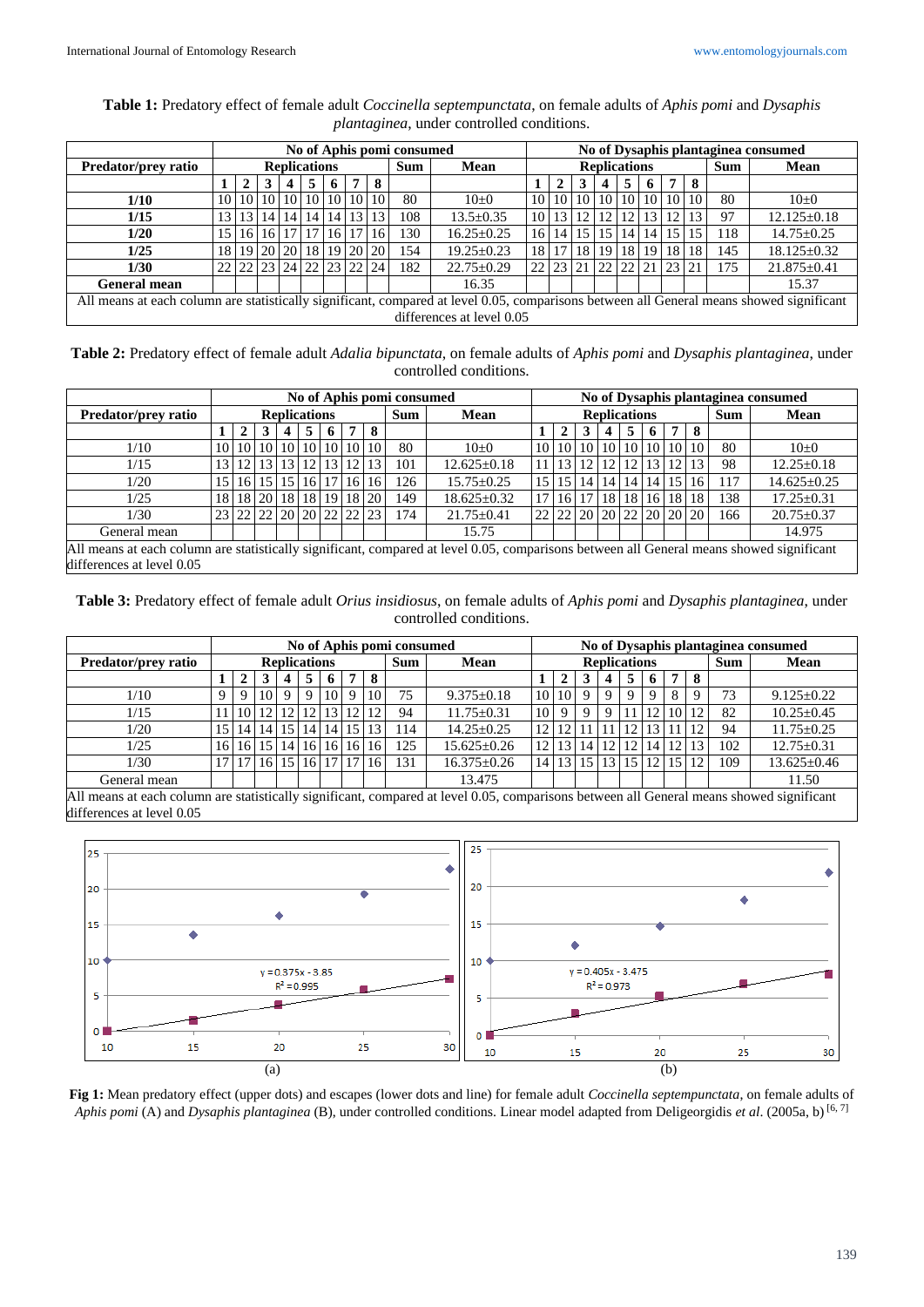

**Fig 2:** Mean predatory effect (upper dots) and escapes (lower dots and line) for female adult *Adalia bipunctata*, on female adults of *Aphis pomi* (A) and *Dysaphis plantaginea* (B), under controlled conditions. Linear model adapted from Deligeorgidis *et al.* (2005a, b)<sup>[6,7]</sup>



**Fig 3:** Mean predatory effect (upper dots) and escapes (lower dots and line) for female adult *Orius insidiosus*, on female adults of *Aphis pomi* (A) and *Dysaphis plantaginea* (B), under controlled conditions. Linear model adapted from Deligeorgidis *et al.* (2005a, b)<sup>[6,7]</sup>

| Preprocess Classify Cluster Associate Select attributes Visualize<br>Classifier                                                                                 |                                                                                                                                                                                                                                                    |                                           |                                           |                                                                          |                                           |                                           |                                           |                                           |                                            |                                       |       |
|-----------------------------------------------------------------------------------------------------------------------------------------------------------------|----------------------------------------------------------------------------------------------------------------------------------------------------------------------------------------------------------------------------------------------------|-------------------------------------------|-------------------------------------------|--------------------------------------------------------------------------|-------------------------------------------|-------------------------------------------|-------------------------------------------|-------------------------------------------|--------------------------------------------|---------------------------------------|-------|
|                                                                                                                                                                 |                                                                                                                                                                                                                                                    |                                           |                                           |                                                                          |                                           |                                           |                                           |                                           |                                            |                                       |       |
| Choose : JAB -C 0.25-M2                                                                                                                                         |                                                                                                                                                                                                                                                    |                                           |                                           |                                                                          |                                           |                                           |                                           |                                           |                                            |                                       |       |
| Test options:                                                                                                                                                   | Classifier output                                                                                                                                                                                                                                  |                                           |                                           |                                                                          |                                           |                                           |                                           |                                           |                                            |                                       |       |
| <b>B</b> Use training set<br>Supplied to at Left<br>to:<br>L. Cross-validation Furnit 111<br>Percentage split<br>N. 188<br>More options.<br><b>JAMIN RESULT</b> | wes furnary were<br>Correctly Classified Instances<br>Incorpectly Classified Instances<br>Mappa statistic<br>Henn absolute error<br>Root mean squared error<br>Relative absolute ersus<br>Soot relative aquares error<br>Total Number of Instances |                                           |                                           | 12<br>÷.<br>1.7111<br>0.128<br>0.25<br>33,7478 \$<br>56.1899 N<br>$23 -$ |                                           | $\frac{10}{20}$ :                         |                                           |                                           |                                            |                                       |       |
| <b>Start</b><br><b>Street</b>                                                                                                                                   | over Detailed Accuracy by Class new                                                                                                                                                                                                                |                                           |                                           | IF Rate IF Rate Precision Recall                                         |                                           | F-Measure HOC                             |                                           |                                           | ROC Area FRC Area Class                    |                                       |       |
| Result list tright click for options)<br>183105-1006.34K                                                                                                        | Weighted Avg.                                                                                                                                                                                                                                      | 1,000<br>1,000<br>1,000<br>5,000<br>0,800 | 0.000<br>0.500<br>0,000<br>0.000<br>0.100 | 1,000<br>0.628<br>1,000<br>$\mathcal{F}$ .<br>$3 -$                      | 1,000<br>1,500<br>1,000<br>0.000<br>0.010 | 1,000<br>0,743<br>1,000<br>$2 - 1$<br>311 | 1,000<br>7,667<br>1,000<br>$1 -$<br>$3 -$ | 1,000<br>0.850<br>1,000<br>0.782<br>0.900 | 5,000<br>0.425<br>1,000<br>2, 215<br>0.750 | FULL.<br>347<br>0000<br>$\frac{1}{2}$ |       |
|                                                                                                                                                                 | non Confusion Matrix non<br>a b c d - c-- classified as<br>30001a - POLL<br>$0.50018 + 327$<br>$0.0401c = 9000$<br>$0.30014 - 20$                                                                                                                  |                                           |                                           |                                                                          |                                           |                                           |                                           |                                           |                                            |                                       |       |
| <b>Status</b>                                                                                                                                                   |                                                                                                                                                                                                                                                    |                                           |                                           |                                                                          |                                           |                                           |                                           |                                           |                                            |                                       |       |
| <b>GK</b>                                                                                                                                                       |                                                                                                                                                                                                                                                    |                                           |                                           |                                                                          |                                           |                                           |                                           |                                           |                                            |                                       | (Ltg) |

**Fig 4:** Classification of data instances for all species and predators/prey ratio, in J48 tree classifier algorithm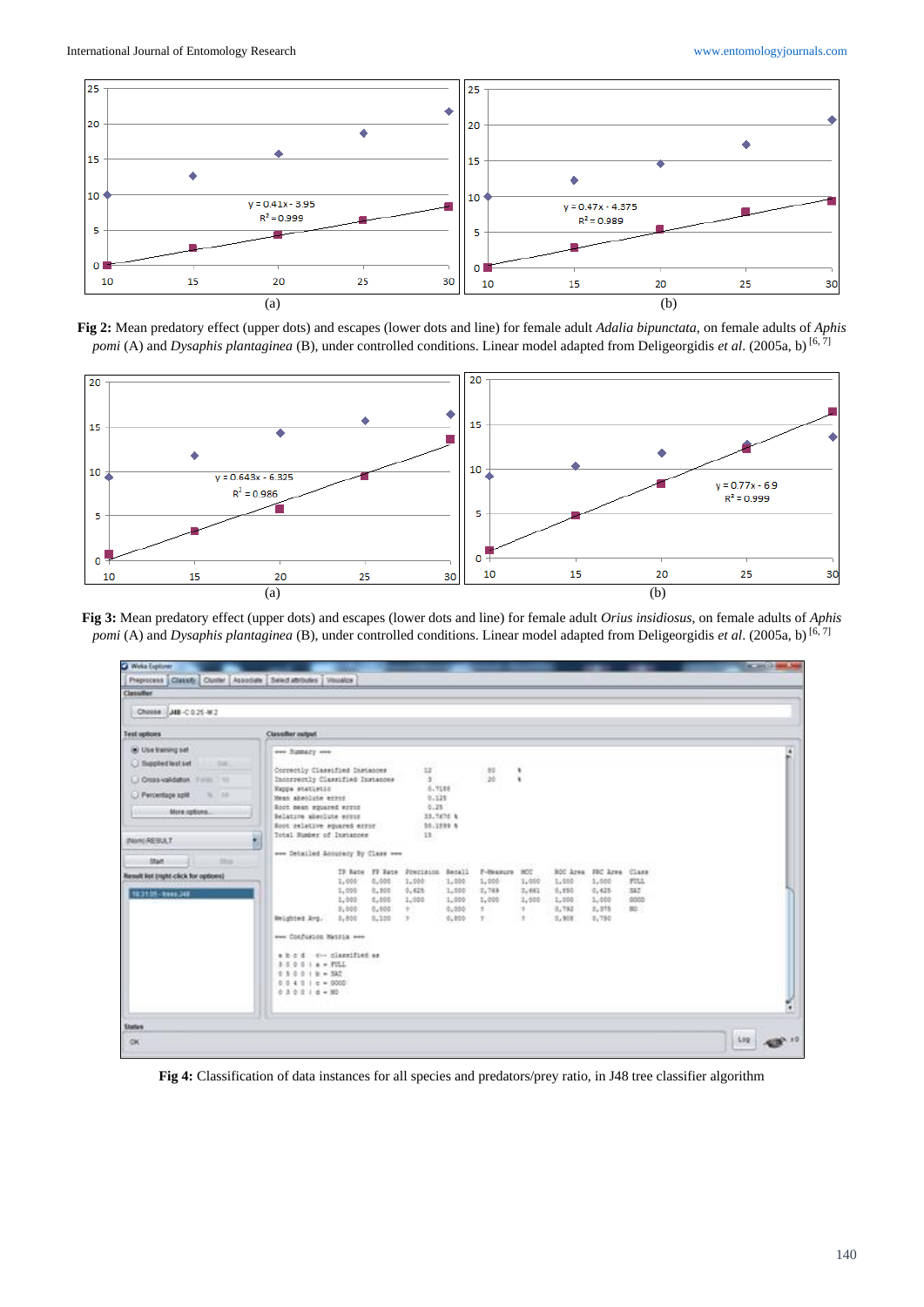|                                | Weke Explorer: Visual cing APHES |               |                      |                 |                                                       | $-10 - 30$                                                                                                                                              |  |  |  |  |
|--------------------------------|----------------------------------|---------------|----------------------|-----------------|-------------------------------------------------------|---------------------------------------------------------------------------------------------------------------------------------------------------------|--|--|--|--|
|                                | X AATO (Now)                     |               | ×<br>Y. RESULT (Nom) |                 |                                                       | <b>E</b>                                                                                                                                                |  |  |  |  |
| ×<br>Colour, RESULT (Nom)      |                                  |               |                      | Select Instance |                                                       |                                                                                                                                                         |  |  |  |  |
|                                | <b>Hand</b>                      | Open<br>Clear | <b>Gar</b>           |                 | Jane Giv-                                             |                                                                                                                                                         |  |  |  |  |
|                                | Plot: APHIDS                     |               |                      |                 |                                                       |                                                                                                                                                         |  |  |  |  |
| $\frac{1}{\delta}$<br>0.000    |                                  | ٠             |                      | ٠               | $\frac{1}{2}$<br>S.<br>$\frac{1}{\sqrt{2}}$<br>$\sim$ | -14<br>7<br>$\frac{1}{\frac{1}{\sqrt{2}}\sum_{i=1}^{n}a_{i}^{2}}\sum_{i=1}^{n}a_{i}^{2}\left( \frac{1}{\sqrt{2}}\right) ^{n}$<br>Ŧ<br>m<br>T.<br>÷<br>τ |  |  |  |  |
| $\frac{1}{2}$                  |                                  |               |                      | <b>MAGE</b>     |                                                       |                                                                                                                                                         |  |  |  |  |
| $\frac{1}{2}$ or $\frac{1}{2}$ |                                  | $\lambda$     | $\sim$               |                 |                                                       |                                                                                                                                                         |  |  |  |  |
|                                | LGB                              | 3/15          | 1/28                 | 1/25            | 1/30                                                  | г                                                                                                                                                       |  |  |  |  |
|                                | Class colour                     |               |                      |                 |                                                       |                                                                                                                                                         |  |  |  |  |
| PILL                           |                                  | <b>ME</b>     |                      | <b>MCE</b>      | ۰                                                     |                                                                                                                                                         |  |  |  |  |

**Fig 5:** Graphic visualization of data between predator/prey proportions (ratio 1/10, 1/15, 1/20, 1/25, 1/30) and efficiency of predation (FULL, SAT, GOOD, NO)

| X PIGA DWNL          |        |              | мł          | Y. MOB (Nem)    |             |           |                                                                      |           |
|----------------------|--------|--------------|-------------|-----------------|-------------|-----------|----------------------------------------------------------------------|-----------|
| Colour: REBULT (Nom) |        |              | iel.        | Select Instance |             |           |                                                                      | E         |
| 1.0004               | Osar   | Open         | Save        |                 |             | JBH GH    |                                                                      |           |
| Plot: APHIDS         |        |              |             |                 |             |           |                                                                      |           |
| 21,978               |        |              |             |                 |             | 氣         | - 1<br>$\sim$<br>Automobile Co.<br>$\sim$<br>$38 - 10$<br><b>COL</b> | ٠<br>$-1$ |
|                      |        |              |             |                 | ٠           |           |                                                                      |           |
|                      |        |              |             |                 | $\sim$      |           |                                                                      |           |
| YO.                  |        |              |             |                 |             |           |                                                                      |           |
| $15, \bar{3}^\circ$  |        |              |             |                 |             |           |                                                                      |           |
|                      |        |              | $\sim$<br>× |                 |             |           |                                                                      |           |
|                      |        |              |             | ٠               |             |           |                                                                      |           |
|                      | 弢      | $\sim$<br>÷. | $\sim$      |                 |             |           |                                                                      |           |
| t<br>$_{\rm 2,13}$   | $\sim$ |              |             |                 |             |           |                                                                      |           |
| 9,38                 |        |              | 16.003      |                 |             | <br>32.95 |                                                                      | ٠         |
| Class colour         |        |              |             |                 |             |           |                                                                      |           |
| $\tau m\lambda$      |        | $^{\rm int}$ |             |                 | <b>SHOP</b> |           | ٠                                                                    |           |

**Fig 6:** The relation of efficiency of predation between the two kind of aphids *Aphis pomi* (horizontal axis) and *Dysaphis plantaginea*  (vertical axis)

| <b>Start</b><br><b>Stop</b>                                           | --- Classifier model ---                                                                                                                                                      |
|-----------------------------------------------------------------------|-------------------------------------------------------------------------------------------------------------------------------------------------------------------------------|
| <b>Result list (right-click for options)</b>                          | J48 pruned tree                                                                                                                                                               |
| 20:58:33 - trees.J48<br>21:05:49 - trees.J48 from file 'aphids.model' | $INSA \leq 16.375$<br>INSA $\leq$ 10: FULL $(3.0)$<br>г<br>$INSA > 10$ : SAT $(8.0/3.0)$<br>$INSA > 16.375$ : GOOD (4.0)<br>Number of Leaves :<br>з<br>Size of the tree:<br>5 |

**Fig 7:** The main model for *Aphis pomi*, with individuals that may be consumed by the probable predators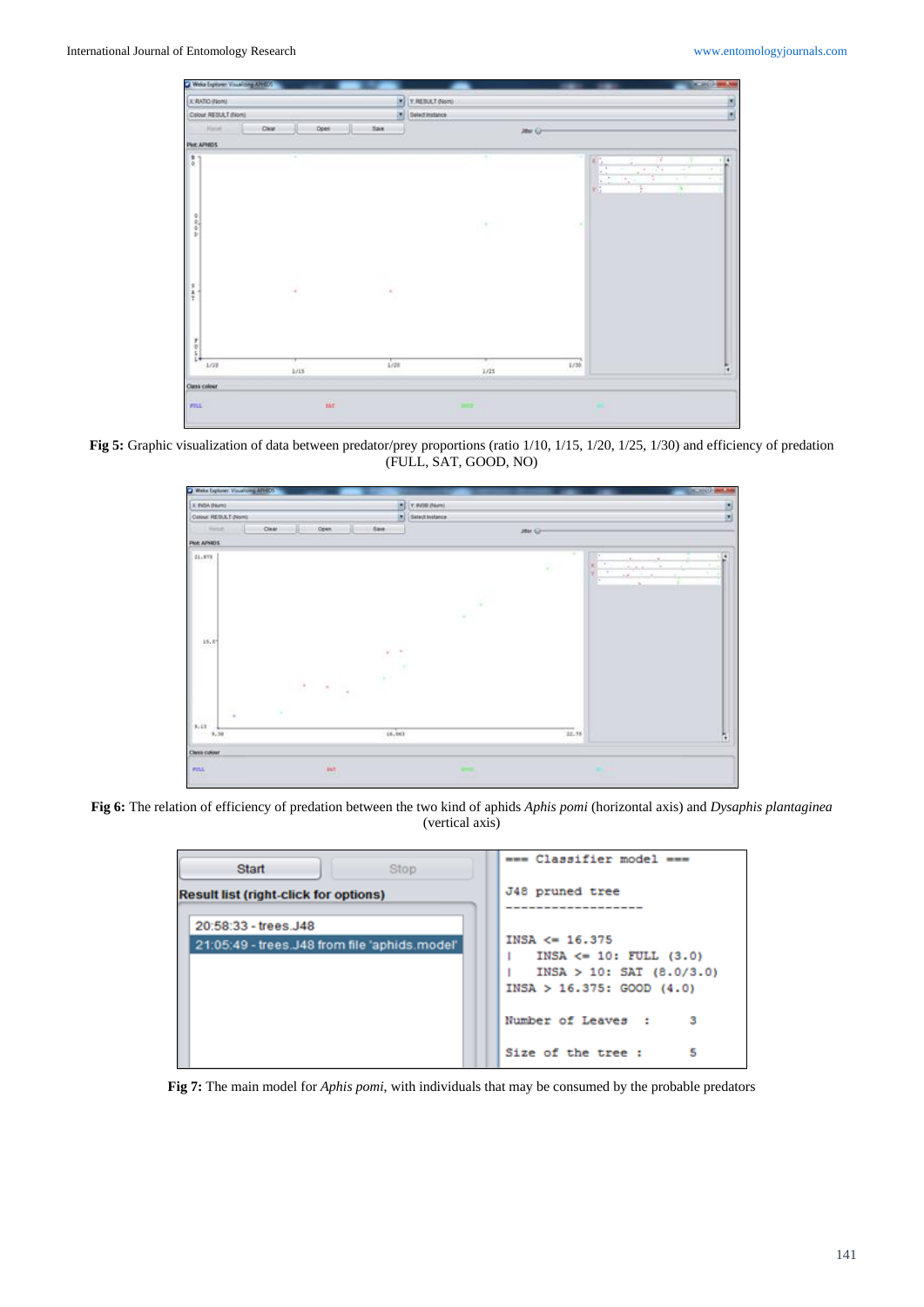

**Fig 8:** Possible predation curve after re-evaluation of original model on a projection to 1/40 predator/prey proportion for *Adalia bipunctata* on *Aphis pomi* original straight line (curve),  $1 =$  predicted line,  $2 =$  distorted original curve

#### **4. Discussion**

Initially, based on previous research data (Frazer & Gill, 1981; Losey & Denno, 1998; Deligeorgidis *et al*., 2005a; 2005b; 2011)<sup>[11, 22, 6, 7, 8]</sup>, authors consider two main factors to explain predators' behavior: a) the predator's failure because aphids are escaping, b) hunger satiation of each predator species. Regarding the first factor, in case of greater populations of aphids, individuals may escape by higher production of alarm pheromone (Losey & Denno, 1998)  $[22]$  and thus survive by dropping away in the cage or hiding until hunger of the predator is satiated. The second factor is based on hunger satiation, resulting in aphids' individuals ignored by the predator (Frazer and Gill, 1981) [11]. These two factors were described previously by a second-degree model (Deligeorgidis *et al*., 2005a; 2005b;  $2011)$ <sup>[6, 7]</sup>.

From our dataset, the equation describing predatory effect of *C. septempunctata* on *A. pomi*, was linear: y=0.375x-3.85, also linear was the equation describing predatory effect of *C. septempunctata* on *D. plantaginea*, y=0.405x-3.475, indicating high efficiency without any indication of hunger satiation according to Deligeorgidis *et al*. (2005a; 2005b;  $2011$ ) [6, 7] and previous work of Losey & Denno (1998) [22], who depicted that there are two main parameters for efficient predation, individual hiding/escaping and hunger that is satisfied at a certain level of consumption, depending mainly on the predator/prey ratio. The parameters escape ability and hunger satiation, usually form a second-degree model as mentioned in the research works above, but in our data set the model seems to be linear.

The linear equation describing predatory effect of *A. bipunctata* on *A. pomi*, was y=0.41x-3.95 and the also linear equation describing predatory effect of *A. bipunctata* on *D. plantaginea*, was y=0.47x-4.375. The linear equation describing predatory effect of *O. insidiosus* on *A. pomi*, was  $y=0.643x-6.325$  and the also linear equation describing predatory effect of *O. insidiosus* on *D. plantaginea*, was  $y=0.77x-6.9$ .

Comparing these equations, in case *O. insidiosus* the slope was greater, indicating less effective predation Deligeorgidis *et al.* (2005a, 2005b)<sup> $[6, 7]$ </sup> and greater numbers of escapes of aphid individuals. The two coccinelid species and especially *C. septempunctata*, were more effective predators. Escapes to consumed individuals curves showed a crossing point only in the case of *O. insidiosus* indicating also that many aphids may escape, especially in the case of *D. plantaginea*, where even in the predator/prey ratio 1/25 escapes reached consumed individuals. In case of *O. insidiosus* and *A. pomi*,

this may happen (as a projection) at a predator/prey ratio 1/40, according to the schemes.

The preference of predators on *A. pomi*, may be attributed to less capability to hide and escape, or some small differences in size, or even taste (Deligeorgidis *et al*., 2005a; 2005b;  $2011$ )<sup>[6,7]</sup>. Effective predation of *C. septempunctata*, is also ensured by the greater numbers of aphid individuals consumed and many researchers reported similar results (Triltsch & Roßberg 1997; Deligeorgidis *et al*., 2005a; 2005b; 2011)  $[38, 6, 7]$ . The choice of a predator species must be a result of extensive testing on the prey because differentiation of predatory effect is common to coccinellids and depends on the environmental conditions and also on the locality of a species.

Machine learning process on our dataset is considered satisfactory (Witten & Frank, 2005)<sup>[40]</sup> because 80% of correctly classified instances were able to train the selected tree classifier algorithm J48. The produced model was saved for future use on newly produced data. Data distributions showed that non-satisfactory predation was found between the various cases and satisfactory predation was determined in the middle values. According to the model, efficient predation (EP) found between the following limits in predator/prey ratio: 1/10≤EP<1/30, with a limit of 16.375 *A. pomi* individuals that may be consumed by the probable predators tested. In the same way, Kalamatianos *et al*. (2018) [20] set the threshold for *Bactrocera oleae* (Gmelin), (Diptera: Tephritidae) infestations of economic importance. Re-evaluation of original model showed that after 1/25 to 1/30, linear curve is distorted in a second-degree model as described by Deligeorgidis  $et \ al.$  (2005a, 2005b)  $[6, 7]$ , indicating hunger satiation after 1/30 predator/prey proportion for coccinellids on *A. pomi*. This distortion seems to be over 10% and is considered significant.

#### **5. Conclusions**

Concluding, all predators showed no indications of hunger satiation until the predator/prey ratio 1/30. The two coccinellid species and especially *C. septempunctata*, were more effective predators than *O. insidiosus*. The machine learning model derived from current data set was saved for future data assessment on efficiency of predators. It is possible that after 1/30 predator/prey ratio, hunger satiation may appear. Nevertheless, the linear model is applicable until 1/30 predator/prey ratio. Furthermore, a neural stochastic network may be used for prognostic projection on different predator/prey ratios.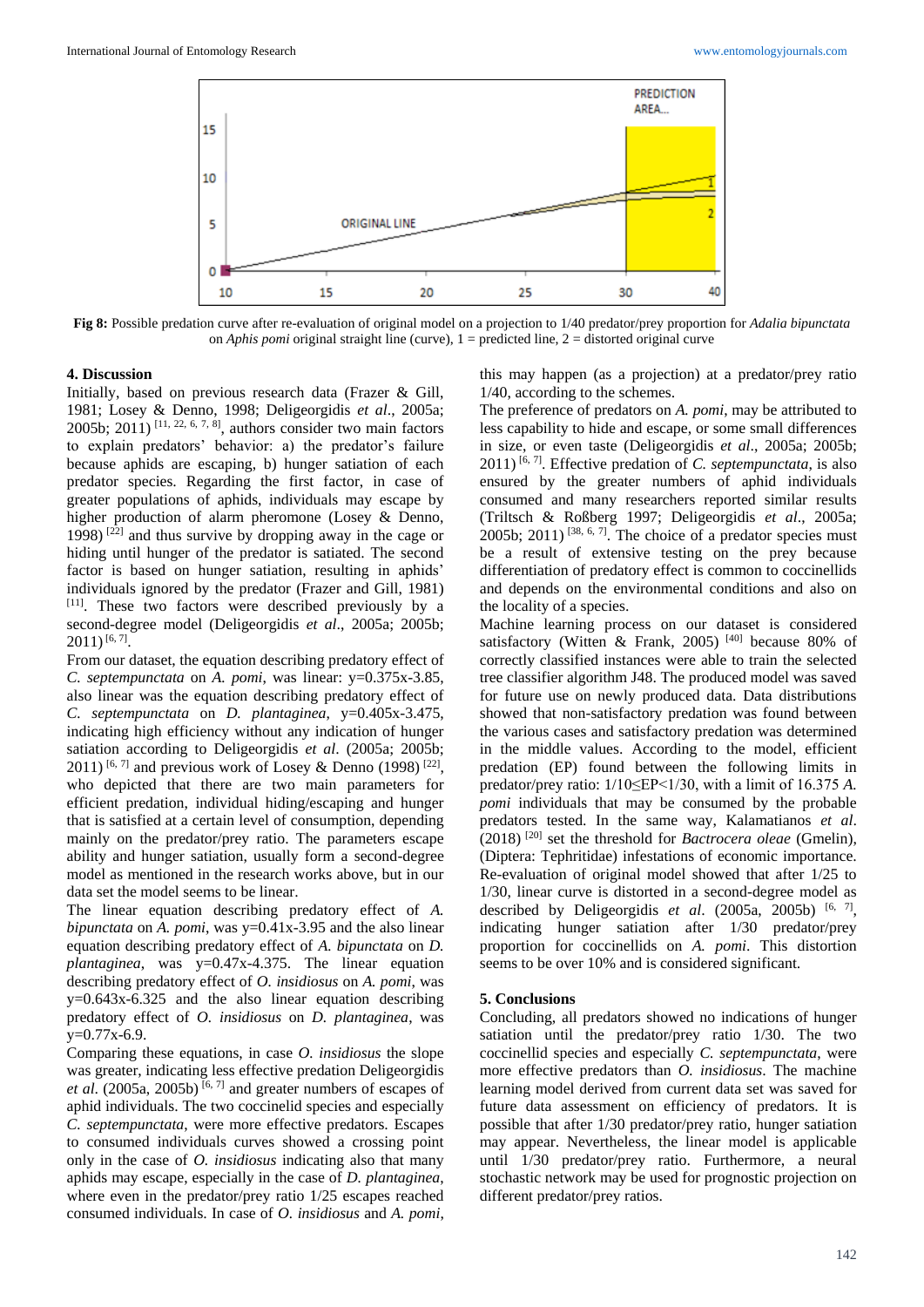#### **6. References**

- 1. Bannerman JA, McCornak BP, Ragsdale DW, Koper N, Costamagna AC. Predators and alate immigration influence the season – long dynamics of soybean aphid (Hemiptera: Aphididae). Biological Control, 2018. 117:87-98.
- 2. Bernardo AMG, De Oliveira CM, Oliveira RA, Vacacela HE, Venzon M, Pallini A, *et al*. Performance of *Orius insidiosus* on alternative foods. Journal of Applied Entomology, 2017; 141:702-707.
- 3. Bugg RL. Observations on insects associated with a nectar – bearing chilean tree, *Quillajasaponaria molina* (Rosaceae). Pan-Pacific Entomology, 1987; 63:60-64.
- 4. Cho IS, Igori D, Lim S, Choi GS, Hammond J, Lim HS. *Et al*. Deep Sequencing Analysis of Apple Infecting Viruses in Korea. The Plant Pathology Journal, 2016. 32(5):441-451.
- 5. Deligeorgidis PN. Predatory effect of *Orius niger* (Wolff) (Hemiptera: Anthocoridae) on *Frankliniella occidentalis* (Pergande) and *Thrips tabaci* Lindeman (Thysanoptera: Thripidae). Journal of Applied Entomology, 2002; 126:82-85.
- 6. Deligeorgidis PN, Ipsilandis CG, Kaltsoudas G, Sidiropoulos G. An index model on predatory effect of female adults of *Coccinella septempunctata* L. on *Macrosiphum euphorbiae* Thomas. Journal of Applied Entomology, 2005a, 129:1-5.
- 7. Deligeorgidis PN, Ipsilandis CG, Vaiopoulou M, Kaltsoudas G, Sidiropoulos G. Predatory effect of *Coccinella septempunctata* L. on *Thrips tabaci* L. and *Trialeurodes vaporariorum* (Westwood). Journal of Applied Entomology, 2005b; 129:246-249.
- 8. Deligeorgidis PN, Karypidis C, Deligeorgidis PN, Ipsilandis CG, Vaiopoulou M, Sidiropoulos G, *et al*. Modeling of predatory effect of Coccinellidae. Journal of Entomology. 2011; 8(1):73-80.
- 9. Deligeorgidis NP, PN Deligeorgidis, CG Ipsilandis, D Stavridis, M Vaiopoulou. Aphid interactions on organic cultivated and chemical treated apple trees. Asia Pacific Journal of Research. 2013; 1(11):1-10*.*
- 10. Evans EW, England S. Indirect interactions in biological control of insects: pests and natural enemies in alfalfa. Ecological Applications, 1996, 6:920-930.
- 11. Frazer BD, Gill B. Hunger, movement and predation of *Coccinella californica* on pea aphids in the laboratory and in the field. Canadian Entomologist, 1981; 113:1025-1033.
- 12. Gerling D. Whiteflies: Their bionomics, pest status and management. Intercept Ltd., Andover, Hants, UK, 1990, pp. 348.
- 13. Gordon RD. The Coccinellidae (Coleoptera) of America north of Mexico. Journal of the New York Entomological Society, 1985; 93:1-912.
- 14. Graf B. Analyse der populations dynamik von *Dysaphis plantaginea* (Pass.)*, Rhopalosiphum insertum* (Walk.) und *Aphis pomi* (DeGeer) (Homoptera: Aphididae) auf dem Apfelbaum in einer ostschweizerischen Obstanlage. Ph. D. Thesis, ETH, Zurich, Switzerland, 1984, pp. 139.
- 15. Hamilton GC, Swift FC, Marini R. Effect of *Aphis pomi*  (DeGeer) (Homoptera: Aphididae) density on apples. Journal of Economic Entomology, 1986; 79:471-478.
- 16. Holmer KA, Osborne LS, Yokomi RK. Reproduction and feeding behavior of *Delphastus pusillus*

(Coleoptera: Coccinellidae), a predator of *Bemisia tabaci* (Homoptera: Aleyrodidae). Journal of Economic Entomology, 1993; 86:322-329.

- 17. Iperti G. Biodiversity of predaceous coccinellidae in relation to bioindication and economic importance. Agriculture, Ecosystems and Environment, 1999, 74, 323-342.
- 18. Isenhour DJ, Yeargan KV. Predation by *Orius insidiosus* on the soybean thrips, *Sericothrips variabilis*. Effect of prey stage and density. Environmental Entomology, 1981; 10:496-500.
- 19. Kaakeh W, Phieffer DG, Marini RP. Combined effects of spirea aphid (Homoptera: Aphididae) and nitrogen fertilization on net photosynthesis, total chlorophyll content, and greenness of apple leaves. Journal of Economic Entomology, 1992; 85:939-946.
- 20. Kalamatianos R, Bouchagier P, Avlonitis M. Modeling the effect of olive fruit bearing percentage on Bactrocera oleae stochastic dispersion. Journal of Agricultural informatics. 2018; 9(2):12-21.
- 21. Landis DA, Gardiner MM, Van der Werf W, Swinton SM. Increasing corn for biofuel production reduces biocontrol services in agricultural landscapes. Proceedings of the National Academy of Science of the USA. 2008; 105(51):20552-20557.
- 22. Losey Je, Denno RF. Interspecific variation in the escape responses of aphids: effect on risk of predation from foliar-foraging and ground-foraging predators. Oecologia, 1998; 115:245-252.
- 23. Losey JE, Vaughan M. The economic value of ecological services provided by insects. BioScience, 2006; 56:311-323.
- 24. Luo Z, Liu L, Yin J, Li Y, Wu Z. Latent Ability Model: A Generative Probabilistic Learning Framework for Workforce Analytics. IEEE transactions on knowledge and data engineering. 2019; 31(5):923-937.
- 25. Machar I, Drobilova L. Ochrana prirody a Krajiny v Ceske Republice: vybrane aktualni problemy a moznosti jejich reseni. 1. Vyd. Olomouc: Univerzita Palackeho v Olomouci, 25v. 2012. ISBN: 978 – 80 –  $244 - 3041 - 6$ .
- 26. Mari JM, Rizvi NH, Nizamani SM, Qureshi KH, Lohar MK. Predatory efficiency of *Menochilus sexmaculatus* Fab. and *Coccinella undecimpunctata* Lin., (Coccinellidae: Coleoptera) on alfalfa aphid, *Therioaphis trifolii* (Monell.). Asian Journal of Plant Sciences, 2005; 4:365-369.
- 27. Nemec K, Beckendorf E, Hesler L, Riedell W, Lundgren J. The effect of flowering calendula and cuphea plants on *Orius insidiosus* survival and predation of *Aphis glycines*. Biocontrol Science and Technology. 2016; 26(1):12-22.
- 28. Oatman ER, Legner EF. Bionomics of the apple aphid, Aphis pomi, on young nonbearing apple trees. Journal of Economic Entomology. 1961; 54:1034-1037.
- 29. Obrycki JJ, Kring TJ. Predaceous coccinellidae in biological control. Annual Review of Entomology. 1998; 43:295-321.
- 30. Ogurlu I, Biyolojik mucadele. Suleyman Demirel Universitesi Yayin, Isparta, 2000, pp. 439.
- 31. Omkar Pervez. A. Ecology of two–spotted ladybird, *Adalia bipunctata*: a review. Journal of Applied Entomology, 2005; 129:465-474.
- 32. Onillon JC. The use of natural enemies for the